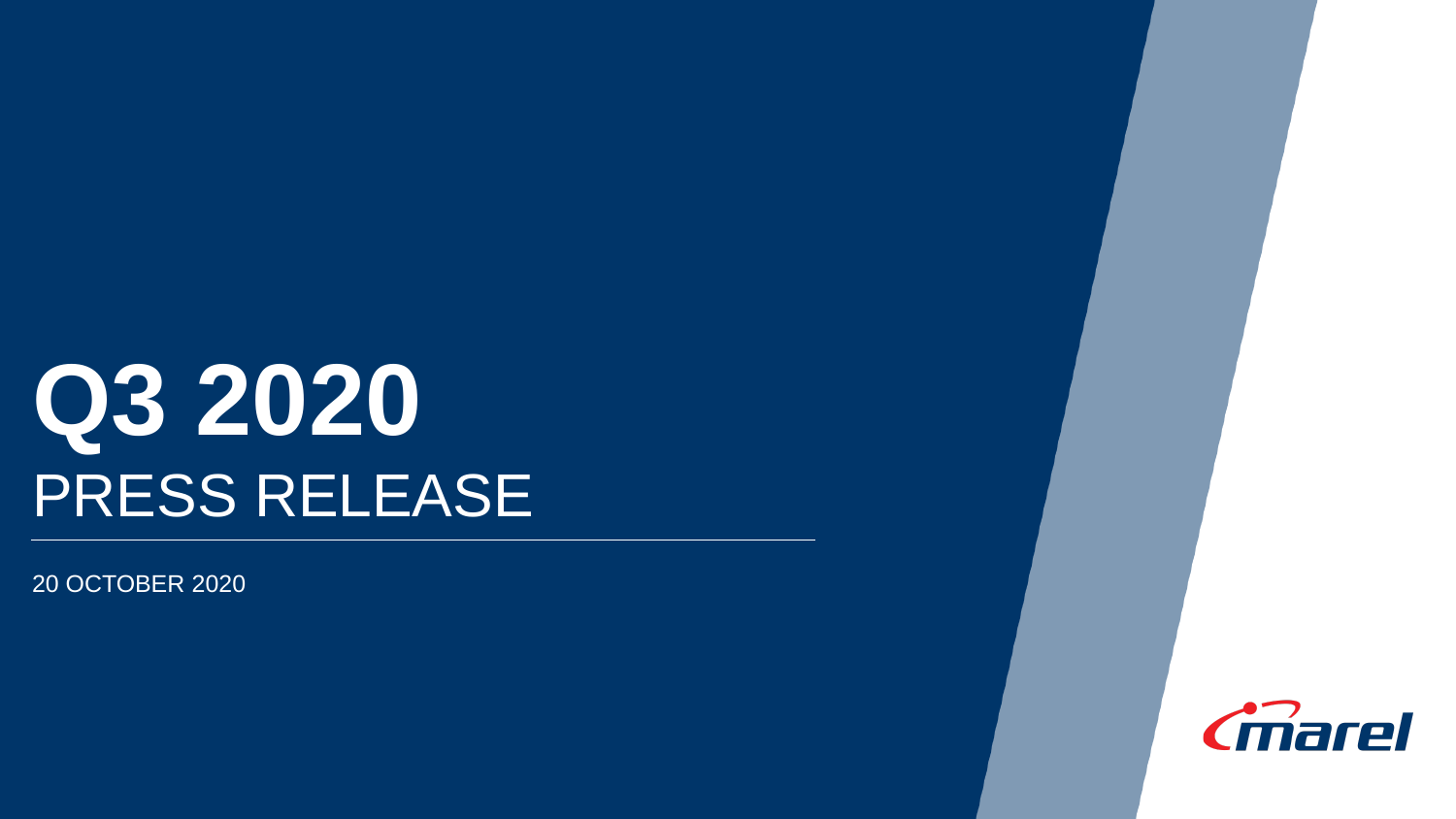

# **Q3 2020 – Strong margins and strategic moves**

#### **EXECUTIVE SUMMARY**

#### **Financial highlights Q3 2020**

- Orders received were EUR 282.5m (3Q19: 285.0m).
- The order book was EUR 434.3m (2Q20: 439.0m, 3Q19: 431.9m).
- Revenues were EUR 287.2m (3Q19: 312.5m).
- EBIT\* was EUR 44.1m (3Q19: 44.3m), translating to an EBIT\* margin of 15.4% (3Q19: 14.2%).
- Net result was EUR 29.4m (3Q19: 33.4m).
- Basic earnings per share (EPS) were EUR 3.93 cents (3Q19: 4.38 cents).
- Cash flow from operating activities before interest and tax in the quarter was EUR 54.1m (3Q19: 47.7m). Free cash flow at EUR 36.6m (3Q19: 29.0m).
- Net debt/EBITDA was 0.5x at quarter end (2Q20: 0.6x). Targeted capital structure is 2-3x net debt/EBITDA.
- Successful closing of TREIF acquisition on 8 October 2020, leverage was at 1.1x post the acquisition.

#### **Financial highlights 9M 2020**

- Orders received were EUR 914.4m (9M19: 919.5m).
- Revenues were EUR 894.5m (9M19: 963.6m).
- EBIT\* was EUR 114.5m (9M19: 141.4m), translating to an EBIT\* margin of 12.8% (9M19: 14.7%).
- Net result was EUR 73.5m (9M19: 99.9m).
- Basic earnings per share (EPS) were EUR 9.75 cents (9M19: 14.19 cents).
- Marel took actions earlier in the year that will deliver EUR 8m in annualized savings with around EUR 4m in non-recurring cost.
- Cash flow from operating activities before interest and tax was EUR 178.7m (9M19: 129.6m).

#### **Arni Oddur Thordarson, CEO**

*"We are pleased to publish our results in the third quarter and first nine months of 2020. We are humble and upbeat when we look at the results and the outlook. Orders received in Q3 and in the first nine months of 2020 were on par with the respective periods last year. Demand for automation and more customer channel flexibility in the poultry, meat and fish segments is building up similar to other food value chains. The speed of change is fast, driven by consumers around the world seeking ready-to-cook products as part of a balanced diet that is both safe and affordable. Marel's digital platforms and global reach with local presence on every continent have proven to be key differentiating factors in these challenging times.*

*In Q3, we delivered revenues of EUR 287 million with EBIT margin of 15.4%. Even though revenues are down year-on-year, we deliver stable EBIT of EUR 44 million. The good operational results are driven by strong gross profit that is the result of a good mix, excellent delivery performance and lower operating expenses. By leveraging local teams with strong remote support from our hubs of specialized experts, we lower costs as well as the carbon footprint with less fly-in and fly-out services. This is a journey that was expected to take years but is now accelerated by the pandemic.*

*High margins and robust cash flow continues to support further growth and value creation. On 8 October, we successfully closed the acquisition of TREIF and remain financially strong with leverage post acquisition at x1.1 EBITDA. TREIF is a great strategic fit, their product portfolio is highly complementary and will strengthen our fullline offering in the meat segment. There is also great potential to cascade TREIF's cutting edge technology into the poultry and fish segments. TREIF enjoys a blue-chip customer base and their installed base is substantial.*

*Marel is in a pole position to further transform the food industry in good partnership with our long-standing customers. We will continue to systemically invest in innovation and infrastructure, well above the industry standard and use acquisitions and strategic partnerships to accelerate our journey. There is no way back, the speed of digital transformation is immense, and a more demand-driven food value chain will significantly contribute to the availability and affordability of safe and healthy food, while at the same time reduce waste and better utilize available resources. In times of such transformation on top of economic uncertainties, there will be fluctuations quarter-by-quarter. At Marel, we remain fully committed to our ambitious mid-, and long-term targets with continued growth and value creation."*

#### **KEY FIGURES** (EUR m)

| 3Q20    | 3Q19   |         | $\triangle$ YoY As per financial statements           | 9M20    | 9M19   | $\Delta$ YoY |
|---------|--------|---------|-------------------------------------------------------|---------|--------|--------------|
| 287.2   | 312.5  | $-8.1%$ | Revenues                                              | 894.5   | 963.6  | $-7.2\%$     |
| 112.5   | 119.5  |         | -5.9% Gross profit                                    | 334.0   | 375.1  | $-11.0%$     |
| 39.2%   | 38.2%  |         | Gross profit as a % of revenues                       | 37.3%   | 38.9%  |              |
| 44.1    | 44.3   |         | -0.5% Adjusted result from operations (Adjusted EBIT) | 114.5   | 141.4  | $-19.0%$     |
| 15.4%   | 14.2%  |         | EBIT* as a % of revenues                              | 12.8%   | 14.7%  |              |
| 55.7    | 56.4   |         | -1.2% EBITDA                                          | 150.2   | 176.6  | $-14.9%$     |
| 19.4%   | 18.0%  |         | EBITDA as a % of revenues                             | 16.8%   | 18.3%  |              |
| (2.7)   | (2.7)  | $0.0\%$ | PPA related costs                                     | (7.9)   | (8.0)  | $-1.3%$      |
| 41.4    | 41.6   |         | -0.5% Result from operations (EBIT)                   | 106.6   | 133.4  | $-20.1%$     |
| 14.4%   | 13.3%  |         | EBIT as a % of revenues                               | 11.9%   | 13.8%  |              |
| 29.4    | 33.4   |         | -12.0% Net result                                     | 73.5    | 99.9   | $-26.4%$     |
| 10.2%   | 10.7%  |         | Net result as a % of revenues                         | 8.2%    | 10.4%  |              |
| 282.5   | 285.0  | $-0.9%$ | <b>Orders Received</b>                                | 914.4   | 919.5  | $-0.6%$      |
|         |        |         | Order Book                                            | 434.3   | 431.9  | $0.6\%$      |
| 3Q20    | 3Q19   |         | Cash flows                                            | 9M20    | 9M19   |              |
|         |        |         | Cash generated from operating activities,             |         |        |              |
| 54.1    | 47.7   |         | before interest & tax                                 | 178.7   | 129.6  |              |
|         |        |         |                                                       |         |        |              |
| 49.8    | 34.6   |         | Net cash from (to) operating activities               | 147.2   | 89.1   |              |
| (15.2)  | (7.2)  |         | Investing activities                                  | (36.0)  | (27.8) |              |
| (108.1) | (11.9) |         | Financing activities                                  | (330.3) | 173.4  |              |
| (73.5)  | 15.5   |         | Net cash flow                                         | (219.1) | 234.7  |              |
|         |        |         |                                                       | 30/09   | 31/12  |              |
|         |        |         | <b>Financial position</b>                             | 2020    | 2019   |              |
|         |        |         |                                                       |         |        |              |
|         |        |         | Net Debt (Including Lease liabilities)                | 100.7   | 97.6   |              |
|         |        |         | Operational working capital <sup>1)</sup>             | 34.3    | 64.0   |              |
|         |        |         | <b>Key ratios</b>                                     | 9M20    | 9M19   |              |
|         |        |         | Current ratio                                         | 1.0     | 1.6    |              |
|         |        |         | Quick ratio                                           | 0.6     | 1.2    |              |
|         |        |         | Return on equity <sup>2)</sup>                        | 10.5%   | 17.7%  |              |
|         |        |         | Leverage $3)$                                         | 0.5     | 0.5    |              |
|         |        |         | Number of outstanding shares (millions)               | 747.9   | 759.9  |              |
|         |        |         | Market capitalization in EUR billion based on         |         |        |              |
|         |        |         | exchange rate at end of period                        | 3.2     | 3.2    |              |
|         |        |         | Basic earnings per share in EUR cents                 | 9.75    | 14.19  |              |

#### **Subsequent events: Acquisition of TREIF**

On 8 October 2020, Marel concluded the acquisition of German food cutting technology provider TREIF Maschinenbau GmbH. Further information available [here.](https://marel.com/articles/marel-agrees-to-acquire-treif-a-german-food-cutting-technology-provider/)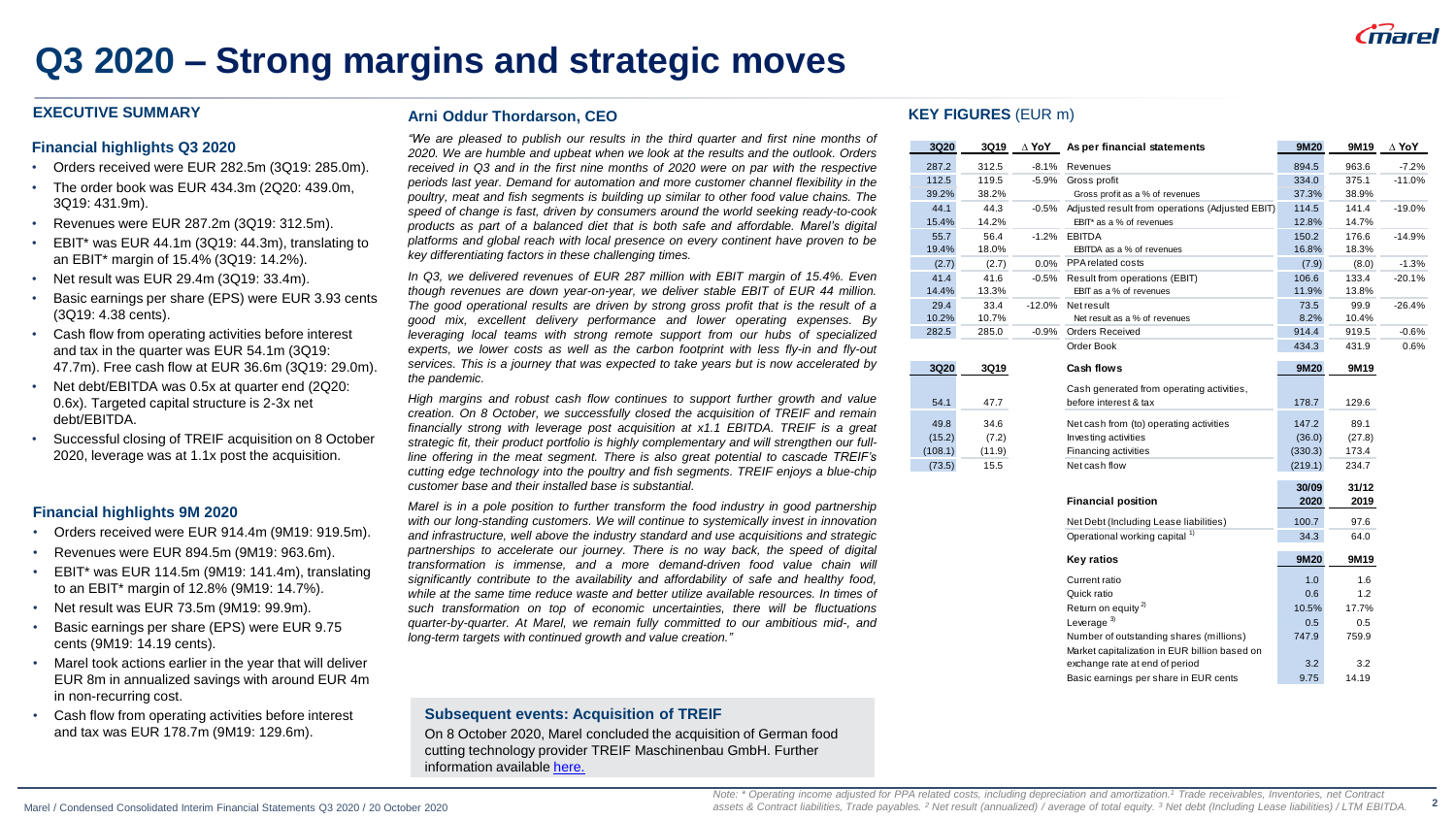

# **FINANCIAL PERFORMANCE**

#### **Orders received during Q3 and in 9M 2020 on par with last year**

- Orders received in the quarter were EUR 282.5m, up by 0.9% QoQ and down 0.9% YoY. Orders received for 9M20 were on par with last year, reflecting Marel's long-standing and strong customer relationships.
- Orders received continue to be well balanced between large projects, standard equipment and maintenance projects.
- The need for automation and digital solutions in the food value chain is driven by secular trends like population growth and urbanization. Additionally, the pandemic is placing more focus on minimizing human intervention as a means to improve hygiene and disease, as well as traceability and trust in the food value chain. Marel is uniquely positioned to support the food industry with the use of robotics, increased tracking & tracing and process control.
- Marel remains committed to its R&D investment of ~6.0% of revenues to maintain its technological leadership in the industry.

#### **Solid order book**

- The order book in the third quarter was EUR 434.3m (2Q20: 439.0m, 3Q19: 431.9m). This equals 35.8% of 12-month trailing revenues. The book-to-bill ratio was 0.98 (2Q20: 0.92, 3Q19: 0.91).
- Greenfields, such as large equipment orders, and large projects with longer lead times constitute the vast majority of the order book while services, spares and standard equipment have shorter lead times and run faster through the book.
- Marel is a full-line provider to the poultry, meat and wild whitefish industry. With its strong product portfolio of solutions, software and services, Marel is well positioned to lead the transformation of the food processing industry and support food processors channel flexibility to chase consumer-ready products.
- The acquisition of cutting technology provider TREIF will enhance standard equipment sales for the meat industry, as well as its other segments focused on improving automation, food safety and flexibility and time to market for consumer-ready product offerings.

#### **Revenues reflect seasonality**

- Revenues totaled EUR 287.2m in 3Q20, down 6.1% QoQ and down 8.1% YoY.
- Aftermarket was 41% of total revenues (2Q20: 38%, 3Q19: 37%), including recurring service and spare parts revenues. Although service revenues were lower due to travel restrictions, this was compensated by growth in spares and good delivery performance.
- Marel's global reach with a local presence, with sales and service engineers servicing customers in over 140 countries, has proven to be a key differentiating factor in operational resilience, delivering the right quality at the right time. The local teams with virtual and remote global support from industry experts, have shown great solutiondriven leadership in installation and aftermarket services, reducing the carbon footprint of fly-in fly-out.

#### **Strong gross margin, good mix and low OPEX delivering 15.4% EBIT**

- Gross profit margin improved to 39.2% in the quarter (2Q20: 37.4%, 3Q19: 38.2%). The product mix was favorable with good levels of spare parts sales and good delivery performance. Gross profit was EUR 112.5m in the quarter (2Q20: 114.2m, 3Q19: 119.5m).
- Operating expenses were similar to 2Q20, with more focus on online solutions and virtual events as travel restrictions remain and trade show activity is yet to pick up.
- EBIT\* margin was at 15.4% (2Q20: 14.7%, 3Q19: 14.2%).
- Net result was EUR 29.4m, down 4.2% QoQ and down 12.0% YoY.
	- Basic EPS at EUR 3.93 cents (2Q20: 4.07 cents, 3Q19: 4.38 cents).



#### **REVENUES AND EBIT\*** EUR m, %



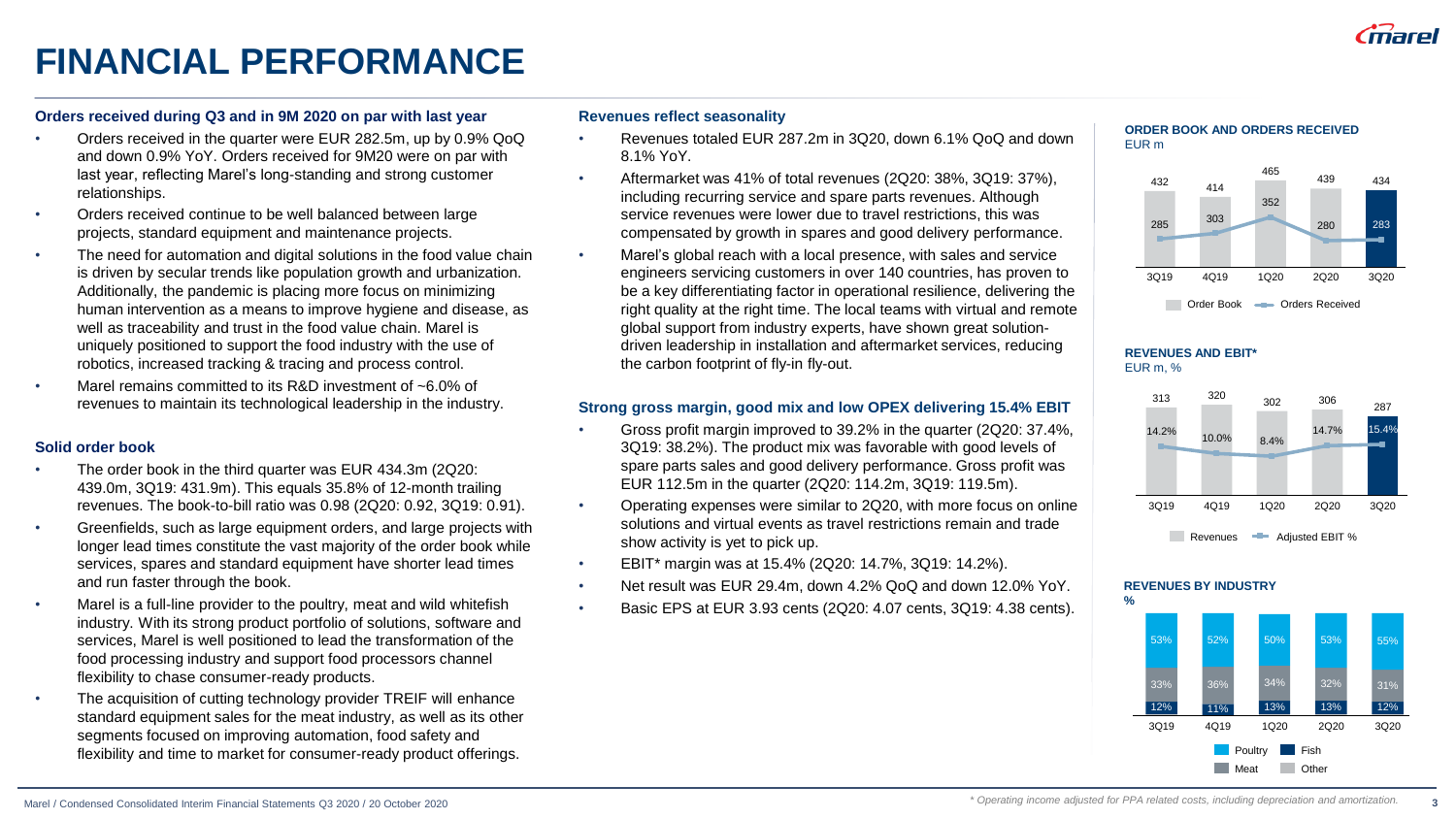

# **FINANCIAL PERFORMANCE**

#### **Solid cash flow generation**

- Cash flow was solid in the third quarter. Operational cash flow was EUR 54.1m (3Q19: 47.7m) and free cash flow was EUR 36.6m (3Q19: 29.0m).
- Inventories leveled off QoQ with EUR 180.6m at quarter-end (2Q20: 182.9m).
- Tax payments for 3Q20 were EUR 2.3m (3Q19: 11.5m) affected by timing of tax payments. In the 2021 budget of the Dutch Government, there is a proposal included to reverse the reduction of the corporate income tax rate. If the proposal is enacted, it would result in a negative impact on the Q4 2020 tax expense.
- A total of around EUR 100m has been returned to shareholders in the form of dividends and share buybacks in the first nine months of the year. In March 2020, a dividend of EUR 43.9m was declared for the operational year 2019 of which EUR 38.1m was paid in 2Q20 and EUR 5.8m was paid in 3Q20.
- Marel continues investing in the fundamentals. Cash flow related to investment activities in the quarter at EUR 15.2m (3Q19: 7.2m).

#### **Strong financial position with leverage at 0.5x, moving to 1.1x post TREIF acquisition**

- Leverage was 0.5x at the end of 3Q20 (2Q20: 0.6x) and 1.1x post TREIF acquisition which is well below the targeted capital structure (2-3x). Low leverage position enables Marel to take a leading role in the ongoing industry consolidation wave.
- Marel continues to have a strong financial position that will support continued investment and facilitate future strategic moves in line with the company´s 2017-2026 growth strategy.
- Marel has secured liquidity of EUR 728.9m at quarter-end and fully committed funding in place until 2025.
- During 1Q20, Marel drew EUR 600m on the new syndicated revolving credit facility as a precautionary measure. The EUR 600m was repaid in the second and third quarter.

#### **Successful closing of TREIF acquisition**

- On 8 October 2020, Marel closed the acquisition of German food cutting technology provider TREIF as announced on 4 September.
- With EUR 80m in revenues and 500 employees, TREIF's leading cutting technology is highly complementary to Marel's existing product portfolio and will strengthen Marel's full-line product offering, increase standard equipment sales and leverage aftermarket potential. TREIF's largest business segments today are within meat and baked goods, and its technical capabilities can be cascaded to Marel's poultry and fish segments to accelerate the innovation roadmap.
- TREIF has established a blue-chip customer base and its installed base is substantial. By leveraging Marel's digital platform and global reach with local teams in all key regions, further growth is expected from cross- and upselling Marel products, exploring new customers retail channels and adjacent industries as well as aftermarket potential.
- The purchase price on a cash and debt free basis was paid with EUR 128m in cash and 2.9 million Marel shares. Ability to use Marel shares listed in EUR as acquisition currency was one of the objectives for Euronext listing.

#### **Resilient business model in challenging times**

- Significant investments in recent years in Marel´s global reach, digital platform and infrastructure, have been instrumental in positioning the company to successfully navigate a business environment colored by geopolitical uncertainty, trade constraints and change in consumer behavior already accelerated by the ongoing changes.
- Marel has a global manufacturing presence and flexibility in production, reducing supply chain risk. During the pandemic Marel has systematically built up sufficient safety stock of spare parts across locations to serve customer demand and ensure timely delivery.
- Sustainability focus is embedded throughout Marel´s organization. Not only is it ingrained in our substantial innovation investments and the full-line product portfolio enabling sustainable production and reducing waste, new ways of working are also having a postitive impact on Marel's CO<sup>2</sup> footprint, with online solutions and less fly-in fly-out.



#### **LEVERAGE** Net debt/EBITDA



#### **REVENUES BY GEOGRAPHY**

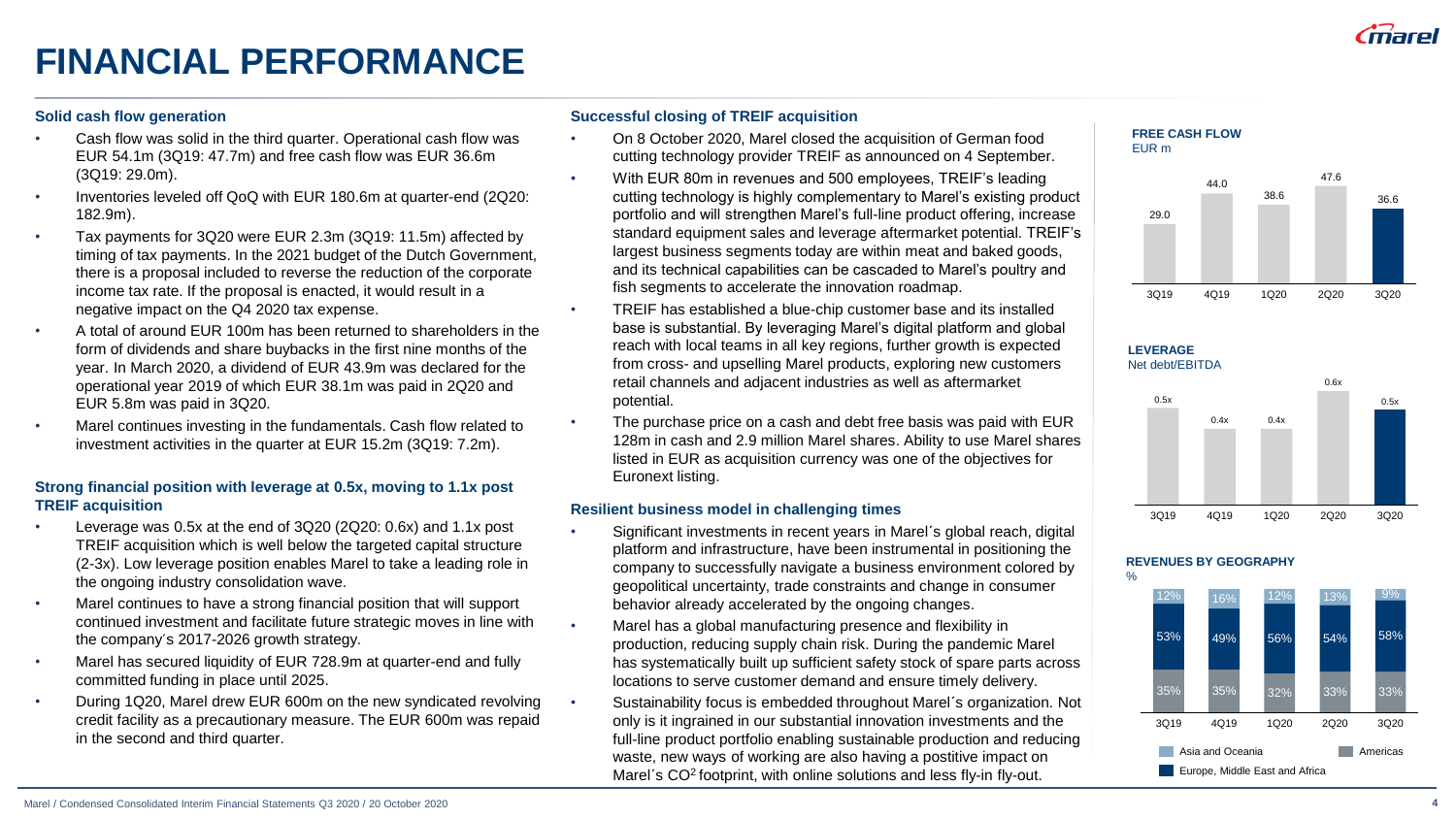## **INDUSTRY PERFORMANCE**

#### **MAREL POULTRY MAREL MEAT MAREL FISH**



| 3Q20  | 3Q19  | Change  |                         | 9M20  | 9M19  | Change    |
|-------|-------|---------|-------------------------|-------|-------|-----------|
| 157.7 | 166.8 | $-5.5%$ | Revenues                | 470.3 | 523.3 | $-10.1\%$ |
| 33.3  | 29.7  | 12.1%   | <b>EBIT</b>             | 83.5  | 97.1  | $-14.0%$  |
| 21.1% | 17.8% |         | EBIT as a % of revenues | 17.8% | 18.6% |           |

- Full-line offering with one of the largest installed bases worldwide, focusing on roll-out of innovative products and market penetration through cross-selling of secondary and further processing solutions.
- After a very strong start of the year orders received for Marel Poultry were softer in 3Q20, while the pipeline is building up, particularly in solutions to enhance channel flexibility for consumer-ready products.
- Revenues for Marel Poultry in 3Q20 were EUR 157.7m, down 5.5% YoY (3Q19: 166.8m). EBIT was EUR 33.3m (3Q19: 29.7m) and the EBIT margin was 21.1% (3Q19: 17.8%).
- Marel Poultry´s EBIT margin continued on a strong level, driven by favorable product mix and strong aftermarket. Solid performance of Marel Poultry while the environment is colored by the pandemic.
- Poultry has proven the most resilient during the pandemic due to its convenience, affordability and ability to adapt to supply relatively quickly.



| 3Q20 | 3Q19  | Change    |                          | 9M20  | 9M19  | Change   |
|------|-------|-----------|--------------------------|-------|-------|----------|
| 90.1 | 104.1 | $-13.4%$  | Revenues                 | 291.1 | 309.0 | $-5.8%$  |
| 7.6  | 11.0  | $-30.9\%$ | <b>EBIT*</b>             | 20.8  | 35.4  | $-41.2%$ |
| 8.4% | 10.6% |           | EBIT* as a % of revenues | 7.1%  | 11.5% |          |

- Full-line offering with focus on strong product development, increased standardization, modularization and market penetration and further cross- and upselling.
- The TREIF acquisition will double standard equipment sales for Marel Meat and enhance the full-line offering from post-farm to dispatch of consumer-ready products. Marel is at the center point to meet processors demand for more advanced solutions to serve the growing ready-to-cook segment.
- Orders received for Marel Meat are at a good level in 3Q20 and the pipeline is building up as customers are in need for more automation and flexibility, though the timing of orders is uncertain. After the downturn in China due to African Swine Fever, the rebuild and transformation of the value chain is starting up with higher investor confidence coming from that region.
- Revenues for Marel Meat in 3Q20 were EUR 90.1m, down 13.4% YoY (3Q19: 104.1m). EBIT\* was EUR 7.6m (3Q19: 11.0m) and the EBIT\* margin was 8.4% (3Q19: 10.6%).
- Management continues to target medium and long-term EBIT\* margin expansion for Marel Meat.



| 3Q20 | <b>3Q19</b> | Change    |                         | 9M20  | 9M <sub>19</sub> | Change |
|------|-------------|-----------|-------------------------|-------|------------------|--------|
| 33.0 | 36.6        | $-9.8%$   | Revenues                | 113.4 | 112.4            | 0.9%   |
| 2.5  | 2.9         | $-13.8\%$ | <b>EBIT</b>             | 8.1   | 6.7              | 20.9%  |
| 7.6% | 7.9%        |           | EBIT as a % of revenues | 7.1%  | $6.0\%$          |        |

- Full-line offering to the wild whitefish industry since 2020. Strong line offering with opportunities to improve breadth through innovation and / or M&A to reach full line offering across whitefish and salmon.
- Orders received for Marel Fish are at a similar level as prior quarter. Marel has installed reference plants with its innovation partners like Brim in Iceland, making the value chain more agile, dealing with different consumer channels for bone-free, ready-tocook products at home and for high-end restaurant chains.
- Revenues for Marel Fish in 3Q20 were EUR 33.0m, 9.8% down YoY (3Q19: 36.6m). EBIT was EUR 2.5m (3Q19: 2.9m) and the EBIT margin was 7.6% (3Q19: 7.9%).
- Management continues to target medium and long-term EBIT margin expansion for Marel Fish.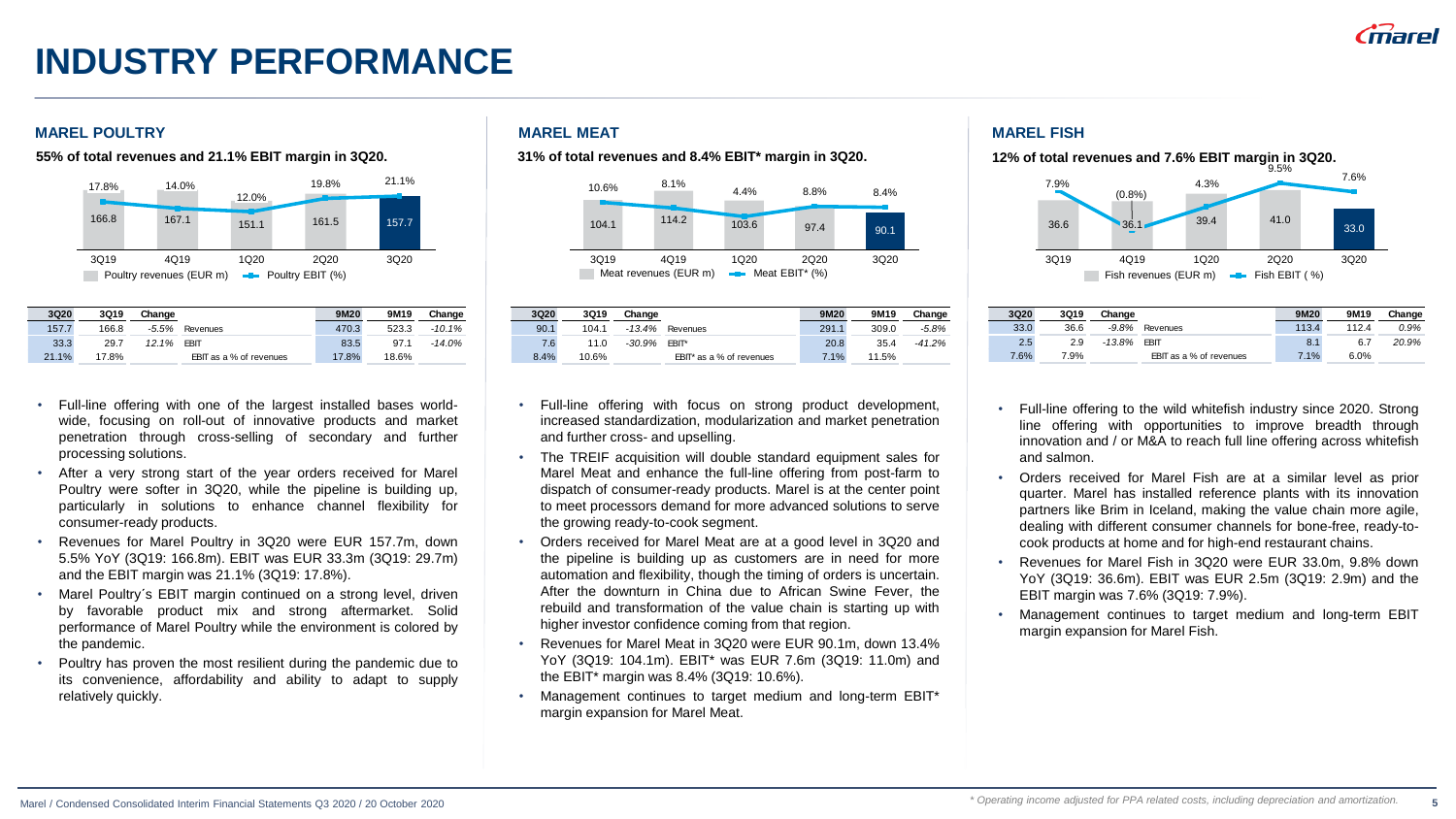**6**

# **INTERIM KEY FIGURES & OUTLOOK**



### **Outlook**

- Market conditions have been challenging due to geopolitical uncertainty and the ongoing COVID-19 pandemic. Marel enjoys a balanced exposure to global economies and local markets through its global reach, innovative product portfolio and diversified business mix. At the moment it is not known what the full economic impact of COVID-19 will be on Marel.
- Marel is committed to achieve its mid- and long-term growth targets. Our strategic mid-term targets are to achieve gross profit around 40%, SG&A of around 18% and Innovation at the 6% strategic level by year-end 2023.
- In the period 2017-2026, Marel is targeting 12% average annual revenue growth through market penetration and innovation, complemented by strategic partnerships and acquisitions.
	- Marel's management expects 4-6% average annual market growth in the long term. Marel aims to grow organically faster than the market, driven by innovation and growing market penetration.
	- Maintaining solid operational performance and strong cash flow is expected to support 5-7% revenues growth on average by acquisition.
	- Marel's management expects basic EPS to grow faster than revenues.
- Growth is not expected to be linear but based on opportunities and economic fluctuations. Operational results may vary from quarter to quarter due to general economic developments, fluctuations in orders received and timing of deliveries of larger systems.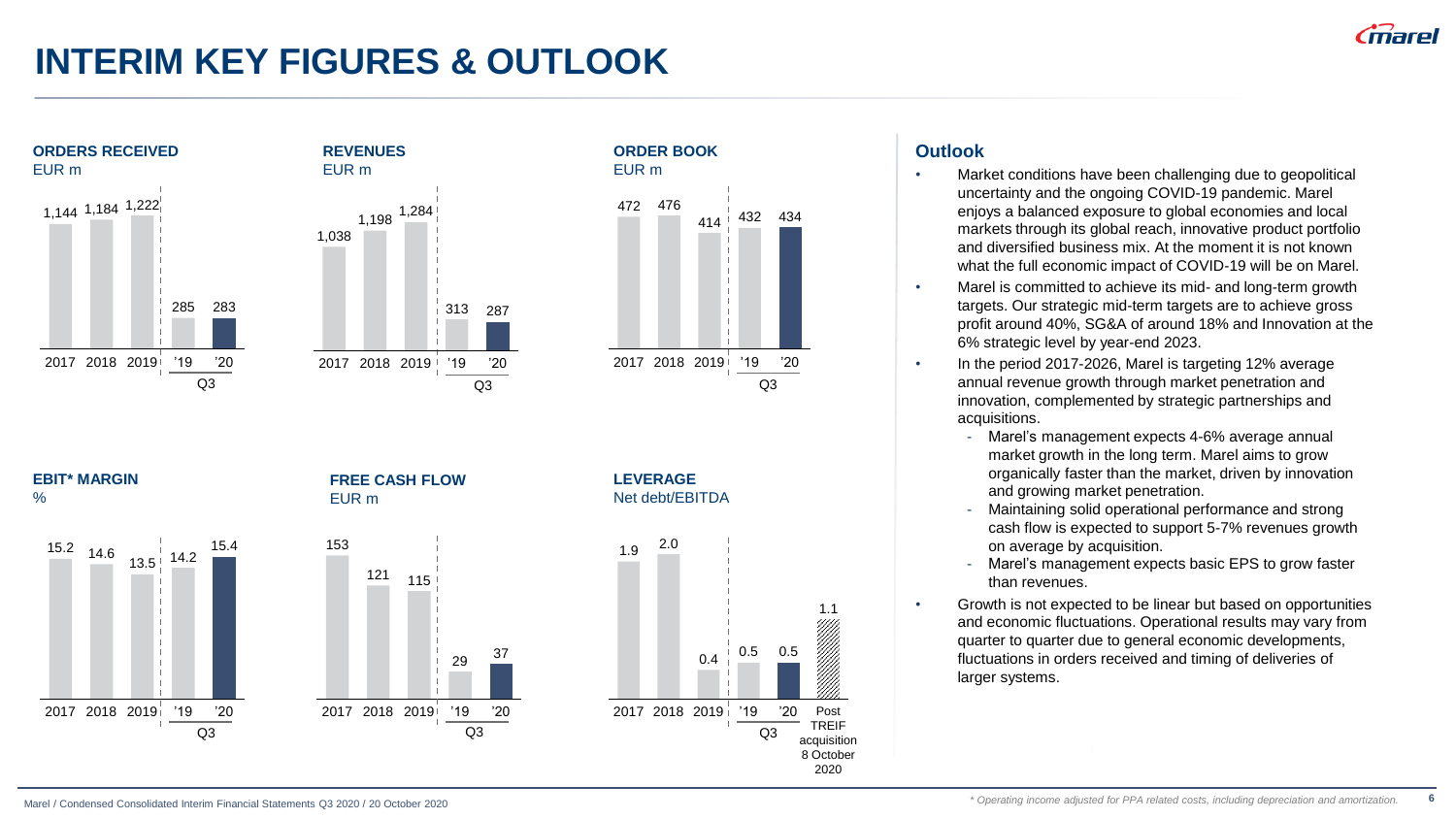### **INVESTOR RELATIONS**

#### **Virtual investor meeting and live webcast/conference call 21 October 2020**

On Wednesday 21 October 2020, at 8:30 am GMT (10:30 am CET), Marel will host a virtual investor meeting where CEO Arni Oddur Thordarson and CFO Linda Jonsdottir will give an overview of the financial results and operational highlights in the third quarter.

The virtual meeting will be webcast live on [www.marel.com/webcast](http://www.marel.com/webcast) and a recording will be available after the meeting on marel.com/ir.

Members of the investment community can join the conference call at: IS: +354 800 7520 NL: +31 207 219 496 UK: +44 33 3300 9035 US: +1 833 823 0586

#### **UPCOMING VIRTUAL INVESTOR EVENTS**

• Berenberg, Pennyhill Conference London, 2 December

For the latest roadshow calendar please visit [www.marel.com/ir](http://www.marel.com/ir)

#### **UPCOMING MAREL LIVE VIRTUAL EVENTS**

- Whitefish Showhow 21-22 October
- Whitefish Showhow, South Europe 17 November
- Case Ready Steak, LatAm 18 November
- Case Ready Hamburger, LatAm 19 November
- Whitefish Showhow, LatAm 25 November
- Salmon Showhow 17 February

For the latest schedule please visit [www.marel.com/events](http://www.marel.com/events)

#### **DISCLAIMERS**

#### **Forward-looking statements**

Statements in this press release that are not based on historical facts are forward-looking statements. Although such statements are based on management's current estimates and expectations, forward-looking statements are inherently uncertain. We therefore caution the reader that there are a variety of factors that could cause business conditions and results to differ materially from what is contained in our forwardlooking statements, and that we do not undertake to update any forward-looking statements. All forward-looking statements are qualified in their entirety by this cautionary statement.

#### **Market share data**

Statements regarding market share, including those regarding Marel's competitive position, are based on outside sources such as research institutes, industry and dealer panels in combination with management estimates. Where information is not yet available to Marel, those statements may also be based on estimates and projections prepared by outside sources or management. Rankings are based on sales unless otherwise stated.

### **FINANCIAL CALENDAR**

• Marel will publish its financial results according to the below financial calendar:

- Q4 2020 – 3 February 2021

• Financial results will be disclosed and published after market closing of both Nasdaq Iceland and Euronext Amsterdam.

#### **CONTACT US**

**Tinna Molphy** Director of Investor Relations

**Vicki Preibisch** Investor Relations

**Marinó Thór Jakobsson** Investor Relations

[IR@marel.com](mailto:IR@marel.com) Tel: (+354) 563 8001